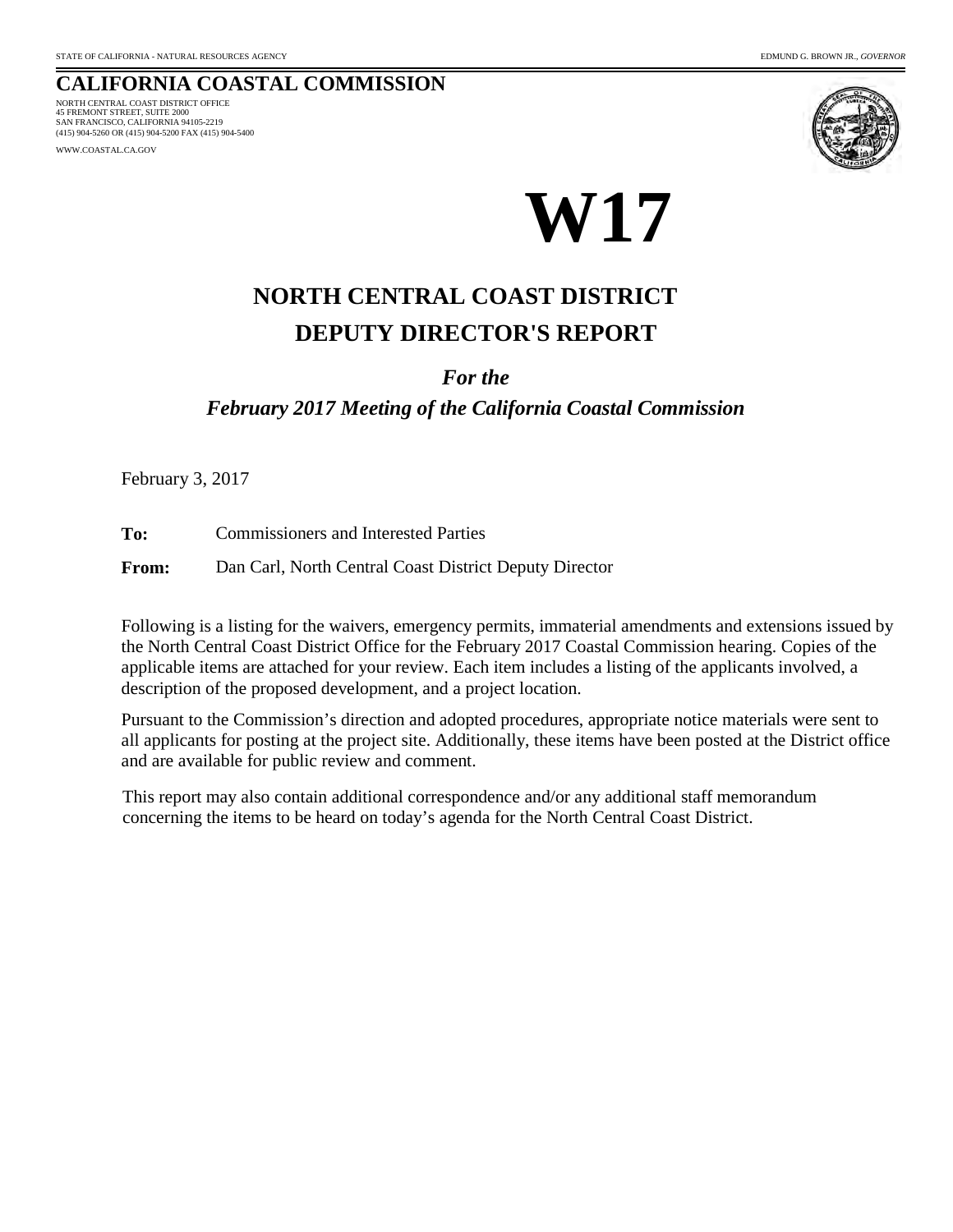### **DE MINIMIS WAIVERS**

The Executive Director has determined that the following developments do not require a coastal development permit pursuant to Section 30624.7 of the California Coastal Act of 1976.

| <b>Applicant</b>                                                                | <b>Project Description</b>                                                                                                                                                                                                         | <b>Project Location</b>                                                                                                                                                                                        |
|---------------------------------------------------------------------------------|------------------------------------------------------------------------------------------------------------------------------------------------------------------------------------------------------------------------------------|----------------------------------------------------------------------------------------------------------------------------------------------------------------------------------------------------------------|
| 2-16-0958-W<br>San Francisco Public<br>Utilities Commission.<br>Attn: Obi Nzewi | Temporary installation of an aeration mixing<br>system including three outdoor cabinets with<br>air compressors and 13 one-inch diameter<br>pipes distributed within a 30-acre area in the<br>eastern portion of South Lake Merced | distributed within a 30-acre area in the<br>eastern portion of South Lake Merced,<br>west of the intersection of Lake Merced<br>Boulevard and Brotherhood Way, in San<br>Francisco. (APN(s): 7283002, 7283003) |
| $2 - 16 - 1082 - W$<br>Marin County Open<br>Space District, Attn: Jim<br>Raives | Removal of dead branches from two fallen<br>eucalyptus trees in Bolinas Lagoon, from a<br>staging area                                                                                                                             | adjacent to Olema Bolinas Road at mile<br>marker 1319, Marin County.<br>APN(s): $188-150-46$                                                                                                                   |

## **EXTENSIONS - IMMATERIAL**

| <b>Applicant</b>                                 | <b>Project Description</b>                                                                                                                                                                                                                                                                                                                                                                                                                                                                                                                                                                                                                                                | <b>Project Location</b>                                                 |
|--------------------------------------------------|---------------------------------------------------------------------------------------------------------------------------------------------------------------------------------------------------------------------------------------------------------------------------------------------------------------------------------------------------------------------------------------------------------------------------------------------------------------------------------------------------------------------------------------------------------------------------------------------------------------------------------------------------------------------------|-------------------------------------------------------------------------|
| 2-06-017-E3<br>Attn: Avi Atid & Daniel<br>Altman | CDP 2-06-017 approved by the Coastal<br>Commission on December 13, 2012, and<br>amended on November 5, 2015, provides for<br>the reconstruction of the historic Marshall<br>Tavern into an approximately 5,880<br>square-foot, 5-unit rental, with a reconfigured<br>8-space gravel parking lot. The approved<br>project also includes expanded pilings, and a<br>reconstructed retaining wall, as well as<br>related site work at 20105 and 20125<br>Highway 1 along and over Tomales Bay in<br>the unincorporated Marshall Area of Marin<br>County. The expiration date of CDP<br>2-06-017 has previously been extended from<br>December 13, 2014 to December 13, 2016. | 20105 - 20125 Highway 1, Marshall<br>$(APN(s): 106-020-38, 106-020-39)$ |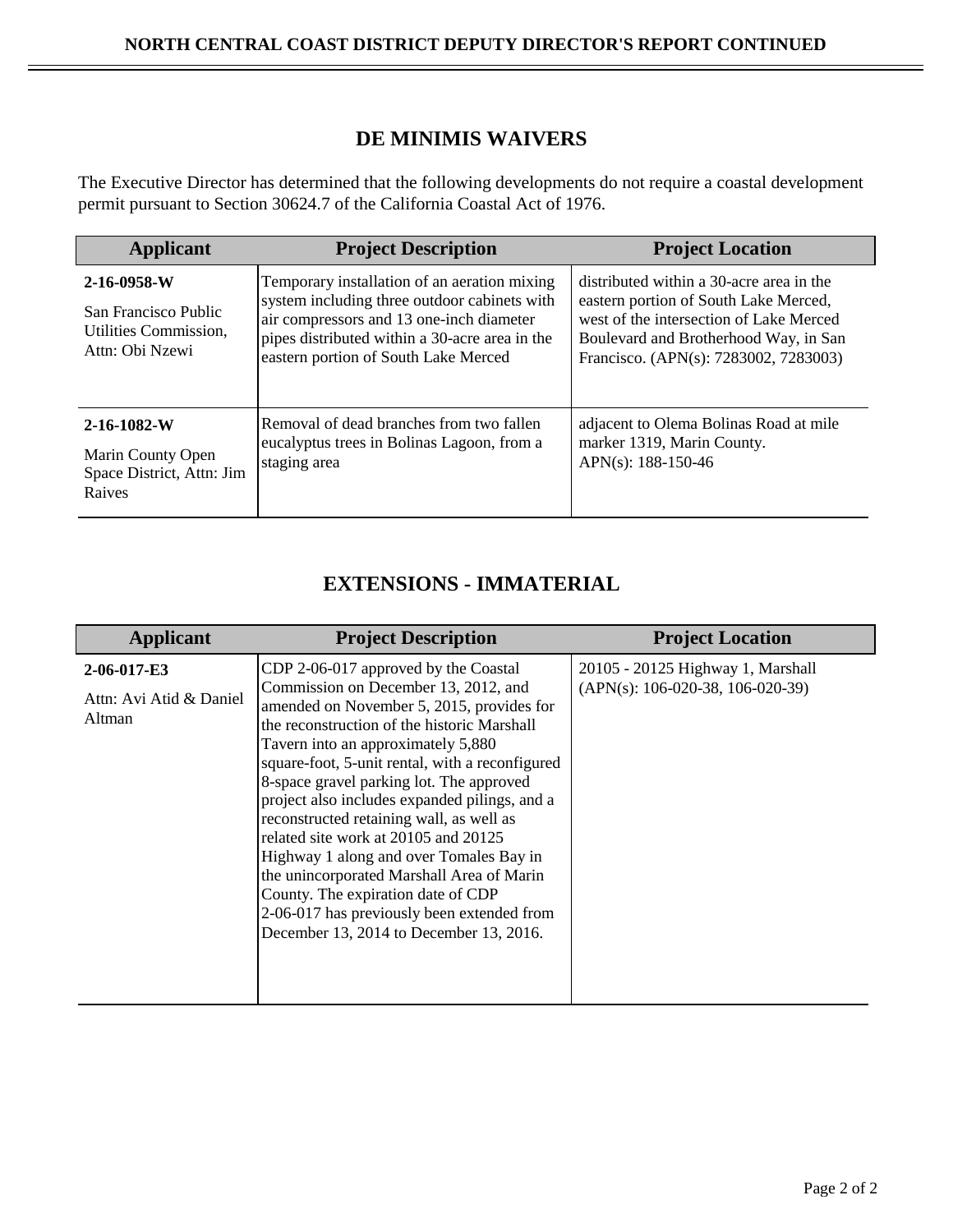WEB: WWW.COASTAL.CA.GOV

#### CALIFORNIA COASTAL COMMISSION NORTH CENTRAL COAST DISTRICT OFFICE 45 FREMONT STREET, SUITE 2000 SAN FRANCISCO, CA 94105 PHONE: (415) 904-5260 FAX: (415) 904-5400



# **NOTICE OF PROPOSED PERMIT WAIVER**

| January 23, 2017<br>Date: |  |
|---------------------------|--|
|---------------------------|--|

To: **All Interested Parties** 

From: Nancy Cave, North Central Coast District Manager Jeannine Manna, North Central Coast District Supervisor

Subject: Coastal Development Permit (CDP) Waiver 2-16-0958-W<br>Applicant: San Francisco Public Utilities Commission

### **Proposed Development**

Temporary installation of an aeration mixing system including three outdoor cabinets with air compressors and 13 one-inch diameter pipes distributed within a 30-acre area in the eastern portion of South Lake Merced, west of the intersection of Lake Merced Boulevard and Brotherhood Way, in San Francisco.

### **Executive Director's Waiver Determination**

Pursuant to Title 14, Section 13238 of the California Code of Regulations, and based on project plans and information submitted by the Applicant regarding the proposed development, the Executive Director of the California Coastal Commission hereby waives the requirement for a CDP for the following reasons:

The proposed project is a temporary demonstration project to evaluate the effectiveness of an aeration mixing system in improving dissolved oxygen levels in Lake Merced consistent with a request for action from the Regional Water Quality Control Board to improve the water quality of the lake. The proposed project will be installed at the existing Lake Merced Pump Station, will not involve any heavy equipment on the banks of the lake, and best management practices have been included to address any encounters with sensitive species which may occur during installation or operation. Start-up procedures have been designed to prevent impacts to aquatic life within the lake during operation of the mixing system. The project has received all necessary approvals including a 404 permit from the United States Army Corps of Engineers. As such, the proposed project will not impact public access, sensitive habitat or species, and would potentially improve the lake's water quality consistent with the City and County of San Francisco Local Coastal Program and the Coastal Act.

### **Coastal Commission Review Procedure**

This waiver is not valid until the waiver has been reported to the Coastal Commission. This waiver is proposed to be reported to the Commission on February 8, 2017 in Newport Beach. If four Commissioners object to this waiver at that time, then the application shall be processed as a regular CDP application.

If you have any questions about the proposal or wish to register an objection, please contact Jeannine Manna in the North Central Coast District office.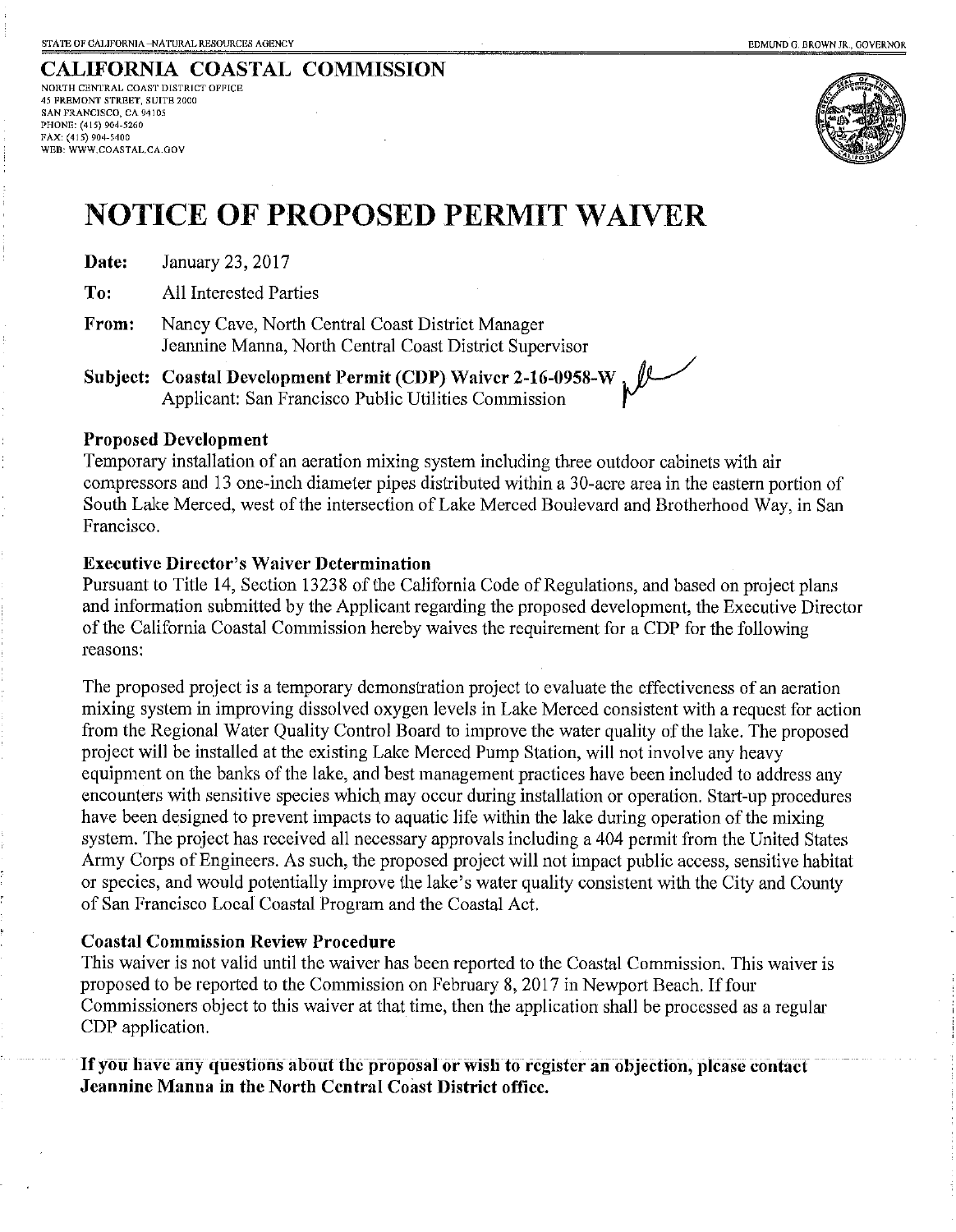**CALIFORNIA COASTAL COMMISSION** NORTH CENTRAL COAST DISTRICT OFFICE 45 FREMONT STREET SUITE 2000 SAN FRANCISCO, CA 94105 PHONE: (415) 904-5260 FAX: (415) 904-5400 WEB: WWW.COASTAL.CA.GOV



## **NOTICE OF PROPOSED PERMIT WAIVER**

Date: January 23, 2017

To: **All Interested Parties** 

From: Nancy Cave, North Central Coast District Manager Sara Pfeifer, Coastal Planner

Subject: Coastal Development Permit (CDP) Waiver 2-16-1082-W Applicant: Marin County Open Spaces District

### **Proposed Development**

Removal of dead branches from two fallen eucalyptus trees in Bolinas Lagoon, from a staging area adjacent to Olema Bolinas Road at mile marker 1319, Marin County,

### **Executive Director's Waiver Determination**

Pursuant to Title 14, Section 13238 of the California Code of Regulations, and based on project plans and information submitted by the Applicant regarding the proposed development, the Acting Executive Director of the California Coastal Commission hereby waives the requirement for a CDP for the following reasons:

The purpose of the project is to protect the lagoon's natural and aesthetic resources. The proposed project is located at the northwest boundary of the Lagoon, to the east of Bolinas County Park. The proposed dead tree branch removal is adequately sited and designed to avoid potential impacts to coastal resources, including those to public access, public recreation and water quality. The project will require temporary closure of one lane of traffic on Olema Bolinas Road, a two lane roadway, to accommodate removal equipment. All proposed work will avoid contact with the lagoon and tidally submerged areas. The project has been approved by the Greater Farallones National Marine Sanctuary with special terms and conditions. To protect water quality and prevent impacts to the adjacent wetland, best management practices will be applied by the Applicant, including monitoring for releases and maintenance of equipment offsite. For the reasons listed above, the proposed project is consistent with Chapter 3 of the Coastal Act and the certified Marin County Local Coastal Program.

### **Coastal Commission Review Procedure**

This waiver is not valid until the waiver has been reported to the Coastal Commission. This waiver is proposed to be reported to the Commission on Wednesday, February 8, 2017, in Newport Beach. If four Commissioners object to this waiver at that time, then the application shall be processed as a regular CDP application.

If you have any questions about the proposal or wish to register an objection, please contact Sara Pfeifer in the North Central Coast District office at 415-904-5255